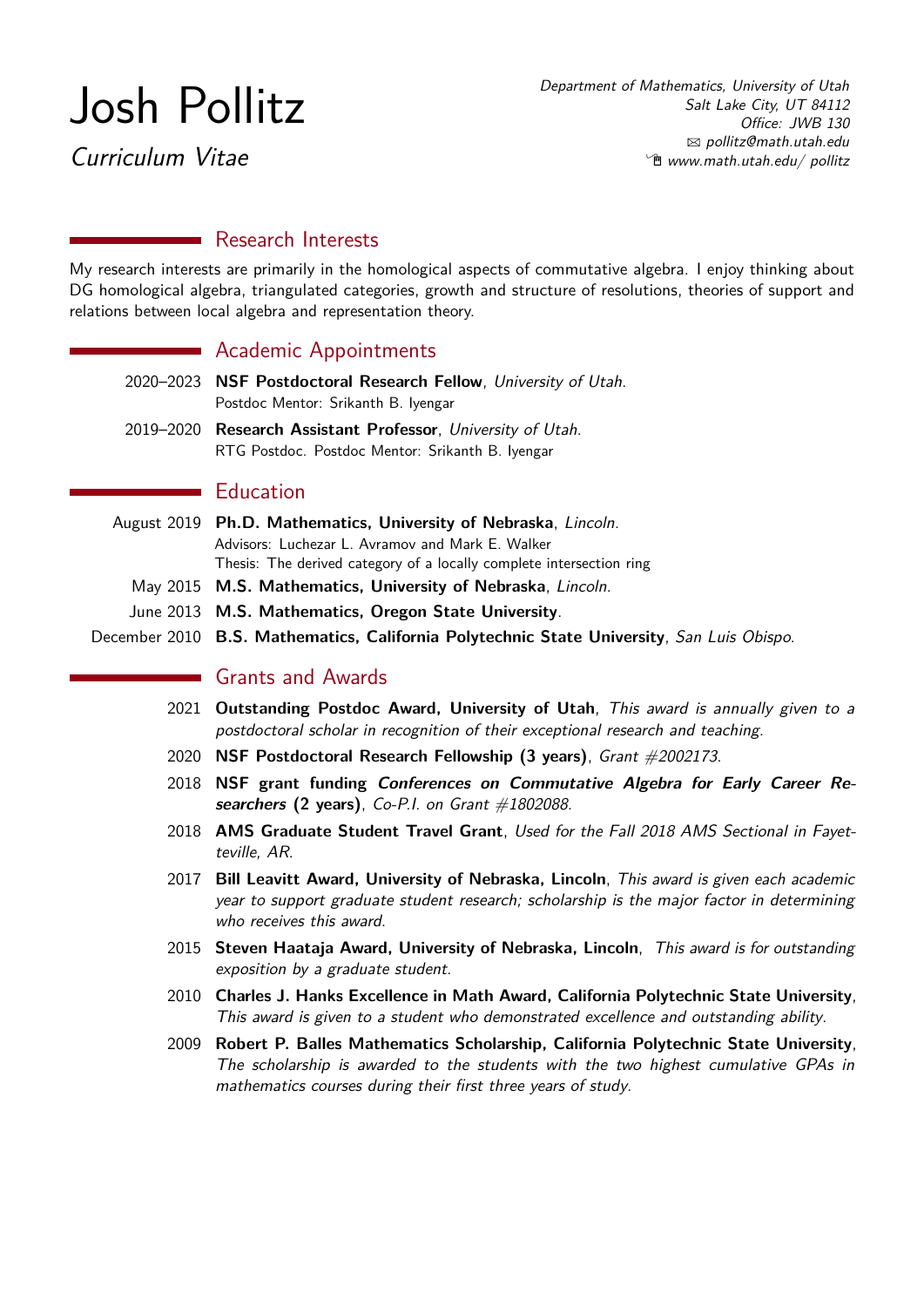# Published Papers and Preprints

#### Submitted preprints

- (13) **Cohomological jump loci and duality in local algebra** joint with Ben Briggs and Daniel McCormick. arXiv:2201.06762
- (12) **Cohomological supports of tensor products of modules over commutative rings** joint with Srikanth Iyengar and William Sanders. Submitted
- (11) **The homotopy Lie algebra of a Tor-independent tensor product** joint with Luigi Ferraro, Mohsen Gheibi, Dave Jorgensen and Nicholas Packauskas. arXiv:2109.01003
- (10) **A comparison of dg algebra resolutions with prime residual characteristic** joint with Michael DeBellevue. arXiv:2108.12512
- (9) **A partial converse ghost lemma for the derived category of a commutative noetherian ring**, joint with Jian Liu. arXiv:2101.02829

#### Published or accepted papers

- (8) **Exceptional complete intersection maps of local rings** joint with Srikanth Iyengar, Janina Letz, and Jian Liu. Pacific Journal of Mathematics (2022)
- (7) **Support varieties over skew complete intersections via derived braided Hochschild cohomology**, joint with Luigi Ferraro and W. Frank Moore. Journal of Algebra (2022)
- (6) **Constructing non-proxy small test modules**, joint with Benjamin Briggs and Eloísa Grifo. Nagoya Mathematical Journal (2021)
- (5) **Cohomological support over derived complete intersections and local rings**. Mathematische Zeitschrift (2021)
- (4) **Locally complete intersection maps and the proxy small property**, joint with Benjamin Briggs, Srikanth Iyengar, and Janina Letz. International Mathematics Research Notices IMRN (2021)
- (3) **Duality and symmetry of complexity over complete intersections via exterior homology**, joint with Jian Liu. Proceedings of the American Mathematical Society (2021)
- (2) **Equivariant isomorphisms of Ext and Tor modules**. Journal of Algebra (2020)
- (1) **The derived category of a locally complete intersection ring**. Advances in Mathematics (2019)

# Teaching & Mentorship

#### Instructor of Record

| Fall 2021        | Math 4400: Introduction to Number Theory                            | University of Utah      |
|------------------|---------------------------------------------------------------------|-------------------------|
|                  | Spring 2020 Math 3210: Foundations of Analysis                      | University of Utah      |
| <b>Fall 2019</b> | Math 2200: Discrete Mathematics                                     | University of Utah      |
|                  | Spring 2019 Math 314: Linear Algebra                                | University of Nebraska  |
| <b>Fall 2018</b> | Math 208: Calculus III                                              | University of Nebraska  |
| <b>Fall 2017</b> | Math 208: Calculus III                                              | University of Nebraska  |
|                  | Summer 2017 Math 802P: Numbers, Geometry and Algebraic Thinking II* | University of Nebraska  |
|                  | Spring 2017 Math 302: Mathematical Modeling*                        | University of Nebraska  |
| <b>Fall 2016</b> | Math 301: Mathematics Matters $^\ast$                               | University of Nebraska  |
|                  | Spring 2016 Math 104: Applied Calculus (Thompson Scholars)          | University of Nebraska  |
| Fall 2015        | Math 203: Contemporary Mathematics                                  | University of Nebraska  |
|                  | Summer 2015 Math 104: Applied Calculus                              | University of Nebraska  |
|                  | Spring 2015 Math 101: College Algebra                               | University of Nebraska  |
|                  | Fall 2014 Math 101: College Algebra                                 | University of Nebraska  |
|                  | Spring 2012 Math 111: College Algebra                               | Oregon State University |
|                  | Summer 2012 Math 111: College Algebra                               | Oregon State University |
|                  | Spring 2012 Math 251: Differential Calculus                         | Oregon State University |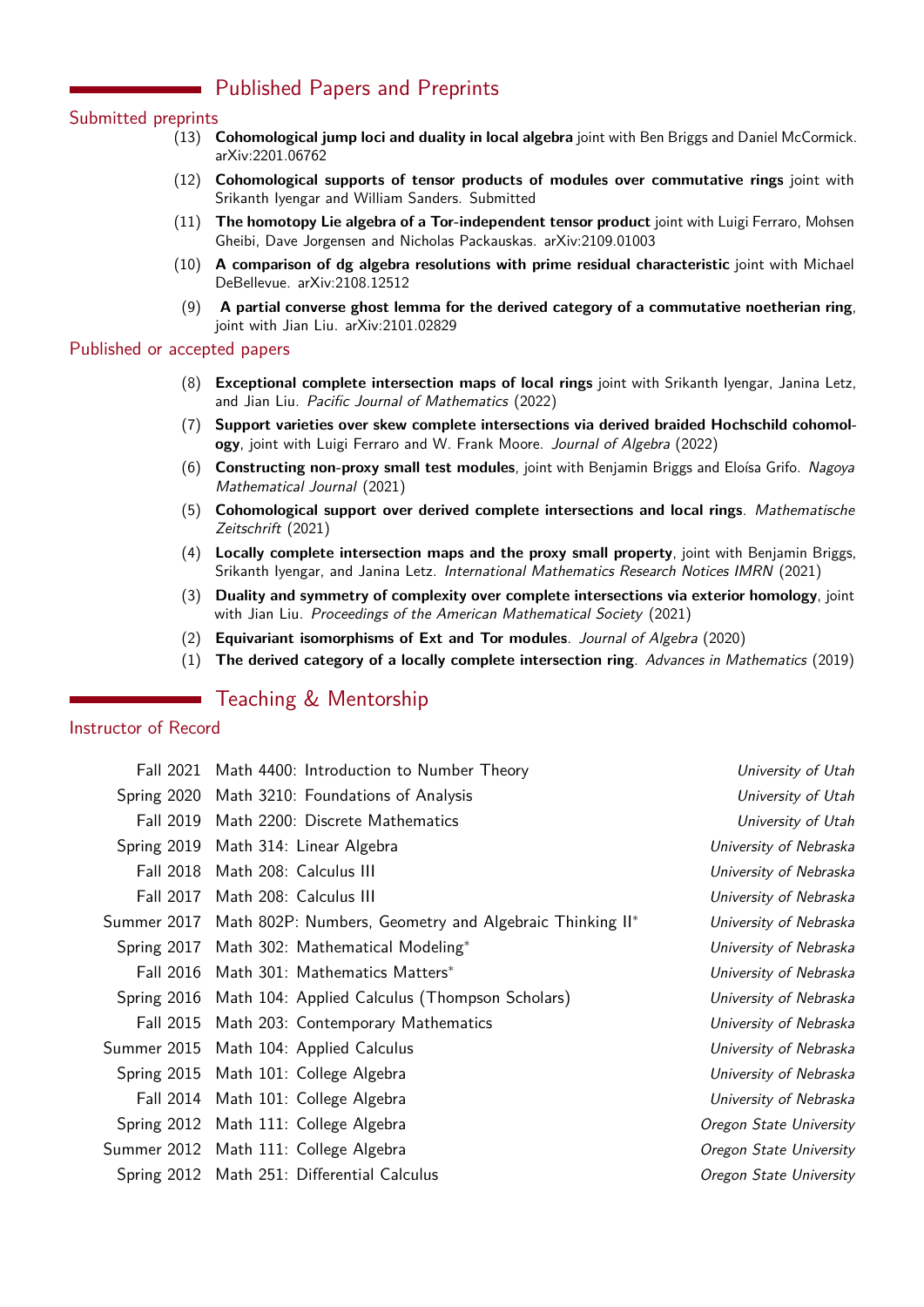#### Teaching Assistant

I have served as a graduate teaching assistant at University of Nebraska and Oregon State University; also, I was an undergraduate teaching assistant at California Polytechnic State University SLO. Here are the following courses I have been supervised in this role:

- { University of Nebraska: Math 808T: Concepts of Calculus<sup>∗</sup> , Math 106: Calculus I.
- { Oregon State University: Math 256: Differential Equations, Math 254: Vector Calculus, Math 245: Calculus for Management and Social Sciences, Math 241: Differential Calculus.
- { California Polytechnic SLO: Math 413: Introduction to Analysis II, Math 412: Introduction to Analysis I, Math 248: Methods of Proof.
- ∗ : These courses were for current and future K-12 educators in the Lincoln and Omaha area.

Undergraduate Mentoring/Reading Courses

- Fall 2020 **"Cohen-Macaulay Rings" by Bruns and Herzog and "Infinite Free Resolutions" by Avramov**, mentoring undergraduate Taylor Murray at the University of Utah: currently a graduate student at University of Nebraska-Lincoln.
- Fall 2020-Spring "Introduction to Commutative Algebra" by Atiyah and MacDonald, "Cohen-2022 **Macaulay Rings" by Bruns and Herzog, "Infinite Free Resolutions" by Avramov, and various research articles**, mentoring undergraduate Mason Hart at the University of Utah. I am serving as Mason's honor's thesis advisor, who under my supervision has done original (and interesting) research on the homotopy Lie algebra of a local ring.
- Spring 2021-Fall **"Introduction to Commutative Algebra" by Atiyah and MacDonald**, mentoring un-2021 dergraduate Annie Giokas at the University of Utah.
- Summer **"Introduction to Commutative Algebra" by Atiyah and MacDonald**, mentoring un-2021-Spring 2022 dergraduate Ben Huenemann at the University of Utah.

| <b>Invited Talks</b> |                                                                                                      |                                       |
|----------------------|------------------------------------------------------------------------------------------------------|---------------------------------------|
| April 2022 TBD       |                                                                                                      | Seminar, University of Minnesota      |
| April 2022 TBD       |                                                                                                      | Seminar, Syracuse University          |
|                      | February 2022 Homotopy lie algebras of quasi-complete intersection maps                              | Seminar, UC Berkeley/MSRI             |
|                      | January 2022 Cohomological supports in local algebra <b>MALU MANS</b> Special Session, Seattle, WA   |                                       |
|                      | October 2021 Symmetries in Bass and Betti sequences over a c.i. ring Seminar, University of Arkansas |                                       |
|                      | October 2021 Symmetries in Bass and Betti sequences over a c.i. ring The HIT Bombay Virtual Seminar  |                                       |
|                      | October 2021 Cohomological support in local algebra Comm. Algebra Seminar, University of Nebraska    |                                       |
|                      | October 2021 A comparison of dg algebra resolutions with prime AMS Sectional, Creighton University   |                                       |
|                      | May 2021 The derived category of a complete intersection ring Comm. Algebra Seminar, UC Riverside    |                                       |
|                      | March 2021 Homological algebra of exceptional c.i. maps MMS Sectional, Georgia Tech University       |                                       |
|                      | March 2021 Homological algebra of exceptional complete intersections Seminar, Texas Tech University  |                                       |
| October 2020         | A characterization of relative complete intersections                                                | AMS Sectional, Univ of Tennessee      |
| November 2019        | Cohomological support of a local ring                                                                | AMS Sectional, University of Florida  |
| July 2019            | The derived category of a complete intersection                                                      | Seminar, University of Genova (Italy) |
| March 2019           | Cohomological support over derived complete int                                                      | AMS Sectional, Auburn University      |
|                      | November 2018 The derived category of a complete intersection                                        | Seminar, University of Michigan       |
| November 2018        | The derived category of a complete intersection                                                      | AMS Sectional, University of Arkansas |
| October 2018         | The derived category of a complete intersection                                                      | AMS Sectional, SF State University    |
|                      |                                                                                                      |                                       |

### **Presentations**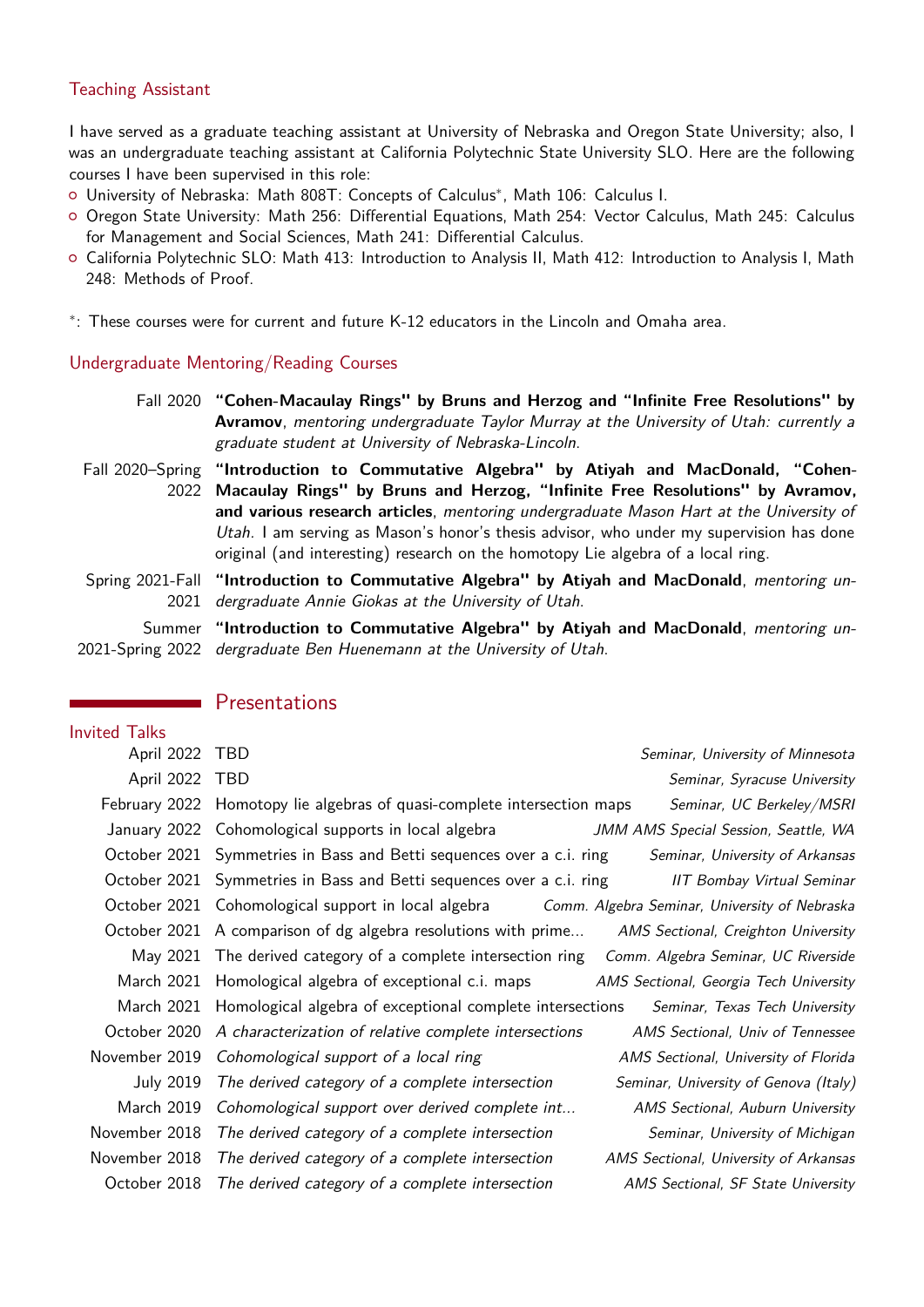February 2018 A characterization of complete intersections... Algebra Seminar, University of Utah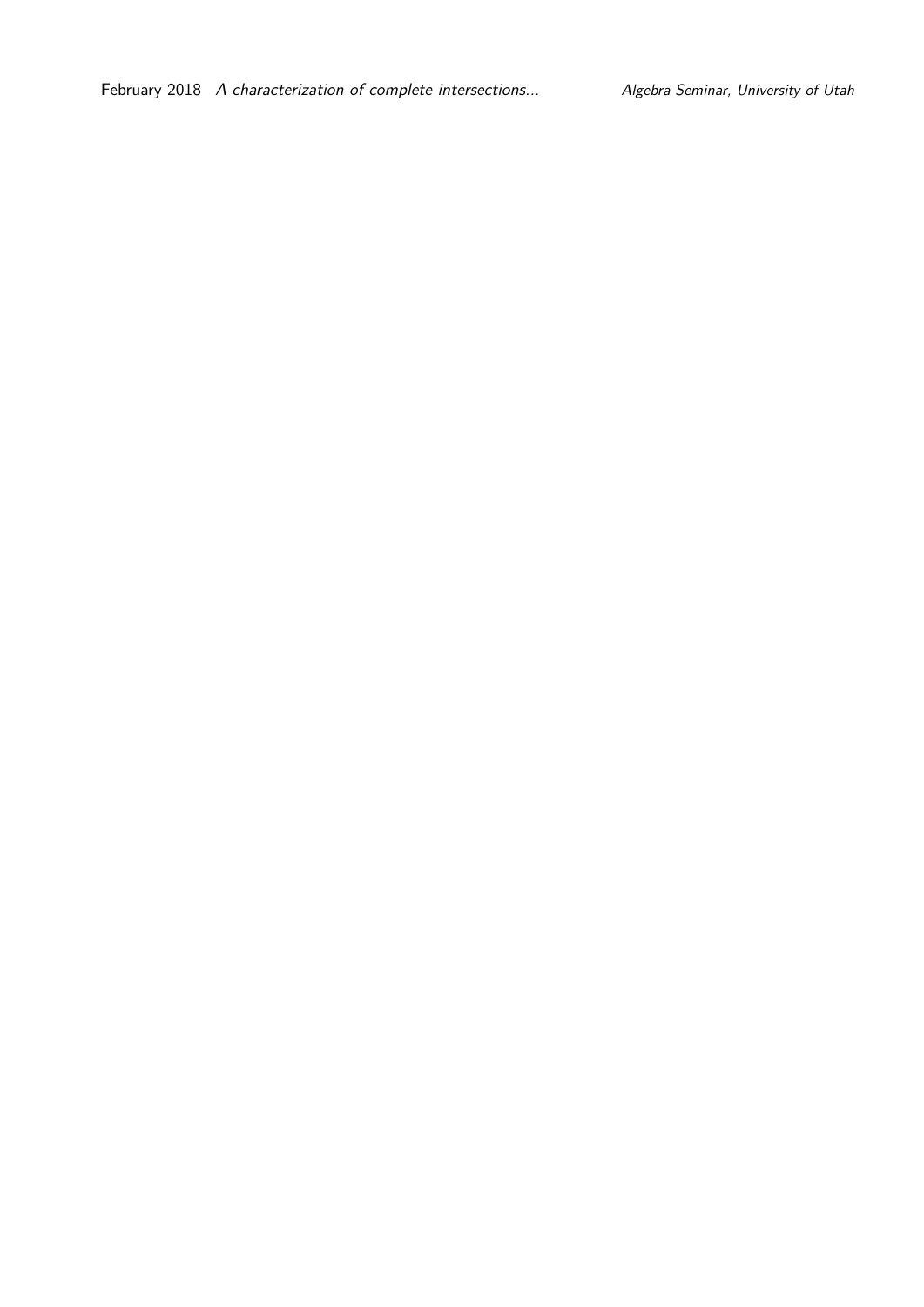#### Local Talks

| September 2019 Cohomological support of a local ring                                                 | Algebra Seminar, University of Utah     |
|------------------------------------------------------------------------------------------------------|-----------------------------------------|
| October 2018 The derived category of a complete intersection                                         | Algebra Seminar, University of Nebraska |
| February 2018 A characterization of complete intersections                                           | Algebra Seminar, University of Nebraska |
| October 2017 Koszul varieties and a derived category application                                     | Algebra Seminar, University of Nebraska |
| October 2017 Cohomological properties of the Koszul DGA                                              | Algebra Seminar, University of Nebraska |
| March 2015 Hilbert's third problem and the Dehn invariant Graduate Student Seminar, Univ of Nebraska |                                         |

#### Posters

| April 2019 The derived category of a complete intersection       | Morgantown Algebra Days, WVU     |
|------------------------------------------------------------------|----------------------------------|
| October 2018 The derived category of a complete intersection     | <b>KUMUNU, Kansas University</b> |
| October 2017 Koszul varieties and a derived category application | <b>KUMUNU, Kansas University</b> |

# Funded Conferences, Workshops and Summer Schools

2019 **Recent Developments in Commutative Algebra**. A workshop for graduate students and postdocs in commutative algebra. There were four lecture series that ran July 1-5 in Levico Terme, Trento, Italy.

#### 2019 **Morgantown Algebra Days**.

A two-day Commutative Algebra conference which was held at the West Virginia University in Morgantown, WV during April 13-14 (Saturday-Sunday).

- 2018 **Derived Categories, MSRI Summer School**. MSRI 2018 A two week summer school held at the MSRI June 25-July 6. This consisted of four week long courses building towards Orlov's theorem.
- 2018 **Stable Cohomology: Foundations and Applications**.

The workshop was supported by the National Science Foundation and the Department of Mathematics at the University of Nebraska. Took place in Snowbird, Utah May 28-June 1.

#### 2018 **RTG Graduate Summer School: Topics in commutative algebra**.

Took place at the University of Utah May 7-11. There were fourteen lectures and problems sessions, covering aspects of the following: limits in positive characteristic, symbolic powers and differential operators, and syzygies and free resolutions

#### 2017 **Structures on Free Resolutions**.

A workshop-style conference on "Structures on Free Resolutions" held at Texas Tech University from October 26-28

- 2017 **Local Cohomology in Commutative Algebra and Algebraic Geometry, Minnesota**. A week long conference focused on recent advances in commutative algebra centered around topics influenced by the contributions of Gennady Lyubeznik.
- 2017 **Commutative Algebra and Related Topics, MSRI Summer School, OIST**. A two week summer school held at the Okinawa Institute of Science and Technology from May 22-June 2. This consisted of four week long courses
- 2017 **Stillman's Conjecture and other Progress on Free Resolutions**. A conference and workshop at UC Berkeley, July 17-21, on regularity and Stillman's problem.
- 2016 **RTG Workshop on the Homological Conjectures in Commutative Algebra**. The University of Illinois at Chicago hosted an RTG Workshop, November 18-20, consisting of three mini-courses on the Homological Conjectures.

#### Other Conferences

#### 2015-2019 **KUMUNU**.

An annual NSF-funded conference for commutative algebraists in the Great Plains region since 1999.